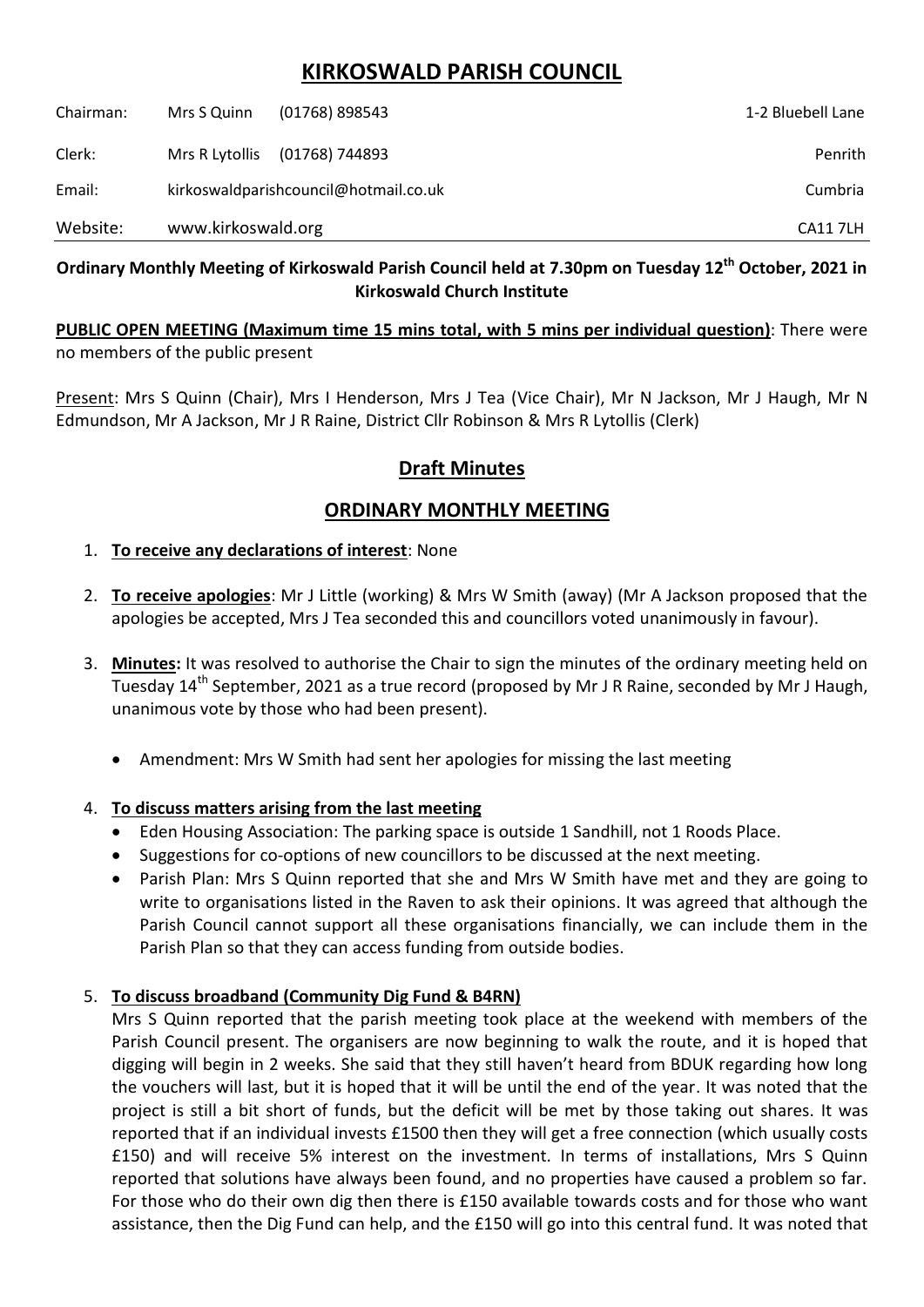if people are happy to dig, but not fit the house box, then they would need to pay £50 into the fund (which will be managed by the Parish Council). The Parish Council will keep a list of all those who have paid into this fund and any surplus left at the end of the project, will be given to organisations around the parish. Councillors said that they would be happy to administer this account (proposed by Mr A Jackson, Mr J R Raine, unanimous vote). Mrs J Tea said that payments must be done by BACS. It was agreed that the Parish Council retain their business current account, with the second account being used for the broadband fund. It was agreed to put the J Renwick Tree Fund account balance towards the broadband fund float.

### 6. **To receive an update from CALC and EALC (by Mrs J Tea)**

- Mrs J Tea reported that there is much discussion about the name for the new council area.
- CALC are running a number of workshops at present.
- Councillors are reminded to fill in the EALC questionnaire (see email).
- The CALC AGM is taking place on Saturday and will look at the organisation becoming a charitable organisation.
- 7. **To receive an update on the Walking Pilgrimage**: Mrs S Quinn reported that the visit went well and those visiting left the hall beautifully clean. They were very grateful. Mrs S Quinn thanked Mrs Lindsey Little for letting some stay and councillors agreed that the local shop had provided a lovely buffet. It was proposed that the £500 grant be divided up and the excess being given to the Church Institute.

### 8. **To discuss the Parish Plan**: Covered earlier

9. **To discuss the provision of defibrillators in the parish**: Mrs S Quinn had forwarded an email to councillors which outlined how it was being suggested that the management of defibrillators be taken over by Parish Councils. This would involve making sure the defibrillator is clean and working as it should. District Cllr Robinson reported that Ainstable parish have them sited throughout the parish and these are managed by the Heartbeat Trust. Councillors agreed that they didn't want to take on individual responsibility for them, but would look into a Heartbeat Trust contract to carry out the work. It was agreed that the Clerk would speak to the Heartbeat Trust.

### 10. **To receive the Financial Report**

- Monthly Report: The Clerk ensured all councillors had received a copy of the monthly cash flow spreadsheet
- Invoices: It was resolved to make the following payment of bills due (proposed by Mrs J Tea, seconded by Mrs I Henderson, unanimous vote): Clerk's Salary & Expenses £334.02 (Paid by Bank Transfer)
- Grants: It was agreed that the Clerk send a reminder to the usual beneficiaries reminding them of the submission date for applications, and to also remind them that the parish council does not receive a large annual precept, which has to cover salaries, audit fees, insurance, as well as maintaining a reserve for other costs. Recipients are asked that if they do get a grant this year, then please can they send an acknowledgement as requested.

## 11. **To receive the Highwayman's Report and discuss matters related to Highway**

- Street lighting: Eden District Council- Mrs S Quinn gave the Clerk an updated list of the status of every light to report to Eden District Council and ask them to repair any that are not working.
- Signposts: Mr J Raine reported that some of the new signs are in disrepair. It was agreed that the Clerk chase for the repairs already reported, to be carried out.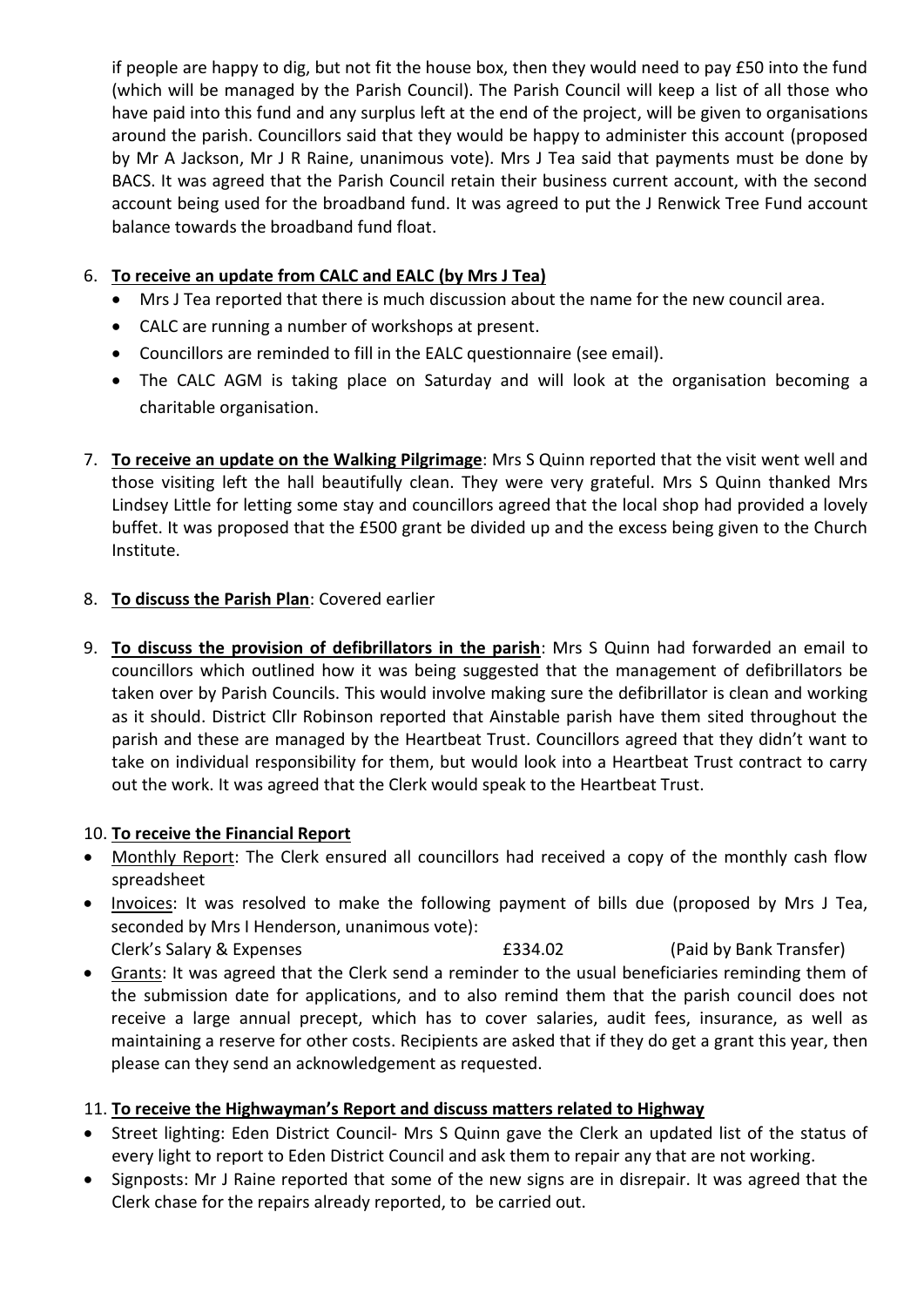- Potholes: Mr J Raine reported that there are a number of bad potholes on the road from Kirkoswald to Five Roads End, as well as in other areas of the parish, with Sickergill Bridge being in a poor state of repair.
- Drain at Huddlesceugh: It was agreed that Highways need to look at what has already been done. It was noted that the person who had worked on it had made a good job of what he did, but it isn't deep enough at one end and a tree needs to be removed to stop it flooding. It was agreed that Mrs S Quinn would send an email to Mr John Banks, as the issue has been going on for some time.
- District Cllr Robinson said that Highways have done a good job at Croglin Moor Hall, where the road had been causing problems, and that Raygarth Field is to be done at the end of October.
- Seat by the monument: A resident has asked if a 'No Parking' sign could be put next to the seat as it makes it difficult for vehicles leaving the Square to see oncoming vehicles. Councillors also asked whether the outdoor table can now be removed as people can now go in the pub. It was agreed that it needs to go back to how it was. It was agreed that the 'H' bar should always to be kept clear for emergency vehicles and a sign erected to say 'Don't park in front of the bench'.

### 12. **To receive a report from County Cllr Driver**: No report

#### 13. **To receive a report from District Cllr Robinson**:

- District Cllr Robinson said that there had been a large public meeting in Armathwaite regarding putting a car park off the road, by the bridge and that she would report to councillors regarding parking solutions.
- Local government restructuring: This will get in the way of anything being done for the last two years of this term. She said that much discussion is underway regarding the structure of the body and its boundaries. It was also reported that the decision to restructure is going to a judicial review as it is being challenged. Cllr Robinson said that a considerable amount of effort will have to go into how everything will be structured. She said that initially the new body will be safe, but not necessarily fit for purpose and it is going to cost a huge amount of money, without much improvement, and there is the potential for a lot of problems. Finally, she said that purdah will stop a lot of work happening and priorities shelved. It was noted that the process of reorganisation should usually take 2-3 years, but is being crammed into 18 months.
- 14. **To receive a report from the Church Institute**: The Walking Pilgrims had said what a wonderful place it was during their last visit.
- 15. **To discuss Police matters arising**: It was reported that there have been a number of burglaries in the area and two bikes were taken from a property at Croglin.

#### 16. **To consider any planning applications made and related matters**

 21/0843 Lowfield, Fetherston Hill, Kirkoswald, Penrith CA10 1EW- Eco refurbishment, improved accessibility works and extension to existing dwelling: Councillors supported the application (proposed by Mrs J Tea, seconded by Mr A Jackson, unanimous vote).

#### 17. **To receive decisions on planning applications made**: None

#### 18. **To receive Councillors' reports and items for future agendas**:

- Budget, precept and grants
- Election of new councillors
- Review of Parish Plan
- Adoption of Staffield phone box: Clerk to find contact details of whom to contact
- Letter from Neil Hudson MP: The Chair read the letter to councillors